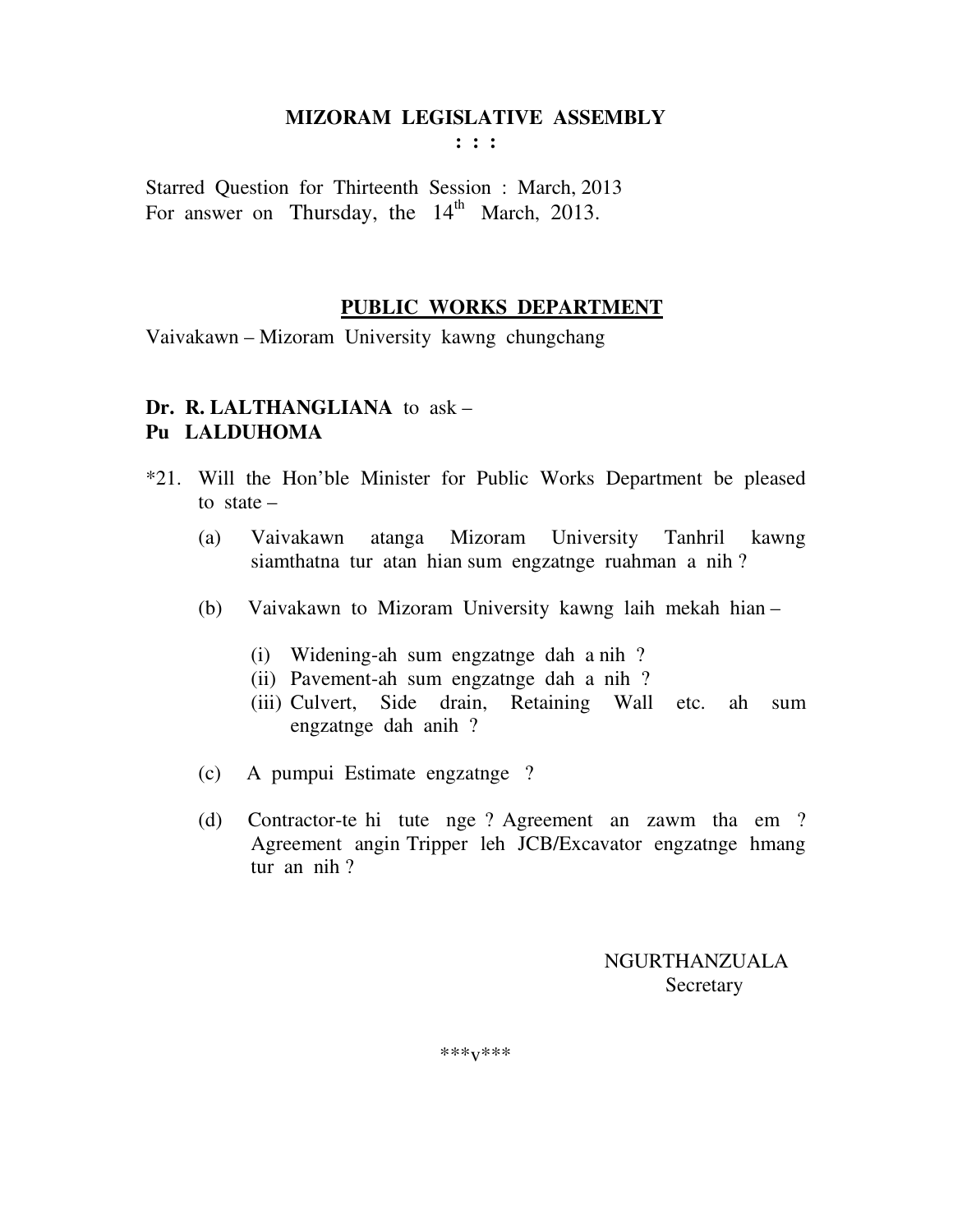# **MIZORAM LEGISLATIVE ASSEMBLY SECRETARIAT :: :: ::**

Starred Question for Thirteenth Session : March, 2013. For answer on Thursday, the  $14<sup>th</sup>$  March, 2013.

### **PUBLIC WORKS DEPARTMENT**

Ramrikawn to Sihhmui kawng chungchang.

#### **Pu LALDUHOMA** to ask –

- \*22. Will the Hon'ble Minister for Public Works Department be pleased to state –
	- (a) Ramrikawn to Sihhmui kawng Estimate engzatnge ?
	- (b) Engtikah nge laih tan a nih ang ?

NGURTHANZUALA Secretary.

…c…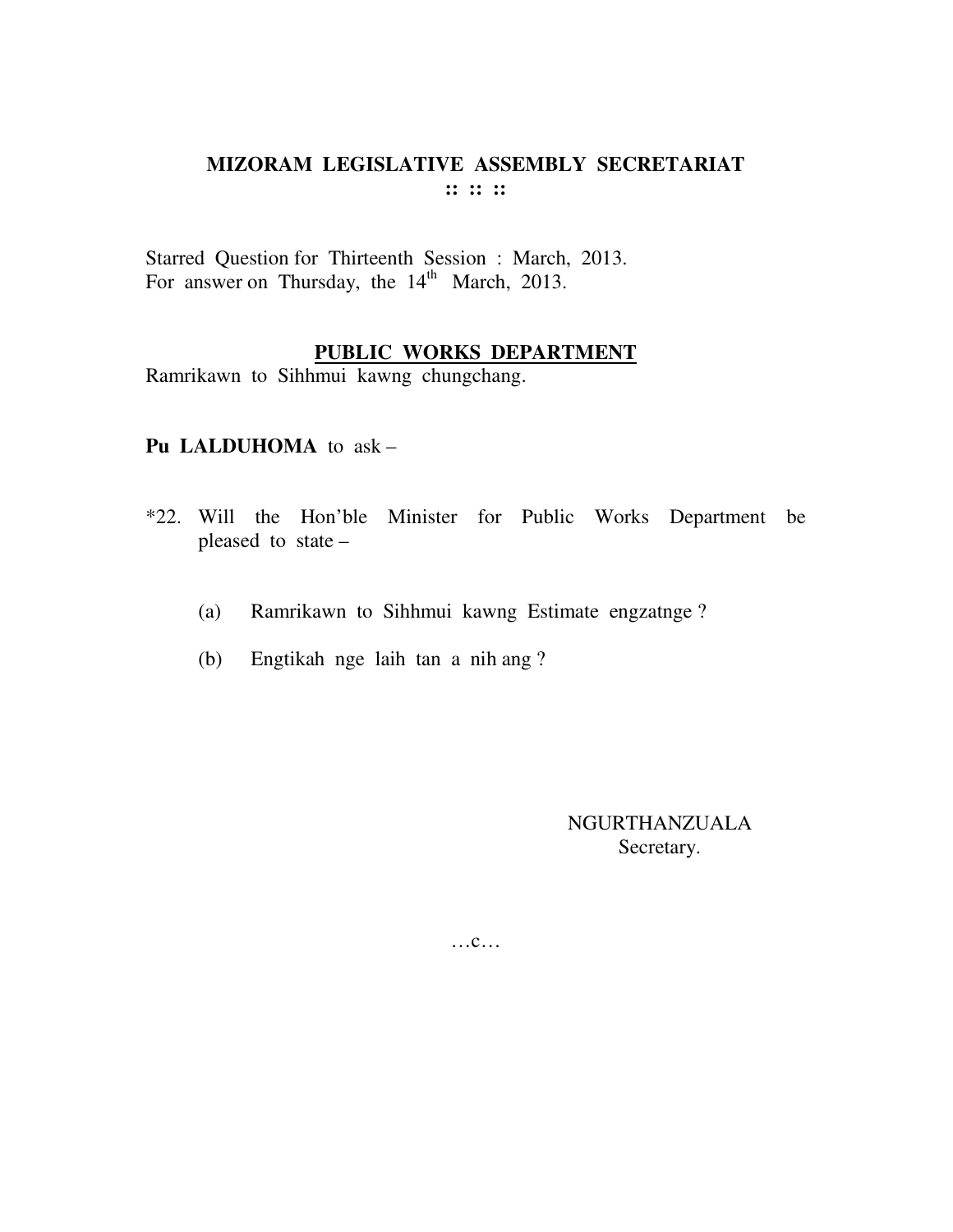#### MIZORAM LEGISLATIVE ASSEMBLY  $\mathbf{::} :: \mathbf{::}$

Starred Question for Thirteenth Session : March, 2013. For answer on Thursday, the 14<sup>th</sup> March, 2013.

#### SPORTS & YOUTH SERVICES DEPARTMENT

Sports Centre chungchang.

#### Pu K. LIANZUALA to ask -

\*23. Will the Hon'ble Minister for Sports & Youth Services Department be pleased to state -

Tun Sorkarah hian Thalaite hmasawnna turin Sports Centre changtlung engzatnge ruahman a nih?

> **NGURTHANZUALA** Secretary.

 $...$ Md $...$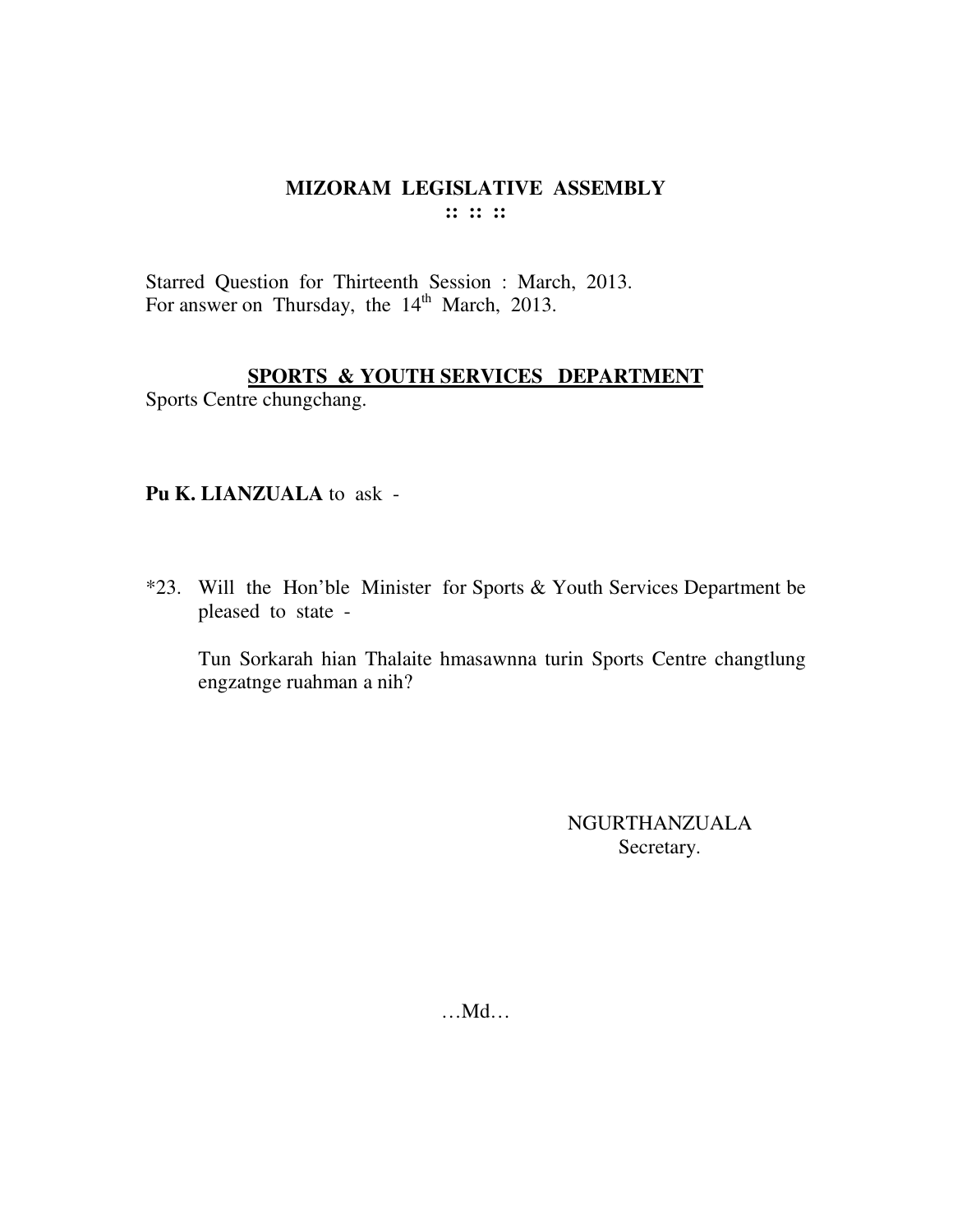Starred Question for Thirteenth Session : March, 2013. For answer on Thursday, the 14<sup>th</sup> March, 2013.

### SOIL & WATER CONSERVATION DEPARTMENT Deposit-3 chungchang.

#### Pu K. LIANTLINGA to ask -

- \*24. Will the Hon'ble Minister for Soil & Water Conservation Department be pleased to state –
	- Kum 2010-2011 leh 2011-2012 sum (Department) hi a) Deposit-3 ah engzatnge dah a nih min hrilh thei em?
	- Hemi kum chhunga Department sum hi Deposit-3 ah dah a  $b)$ nih chuan release zawh a ni tawh em?

NGURTHANZUALA Secretary

 $\dots$ ...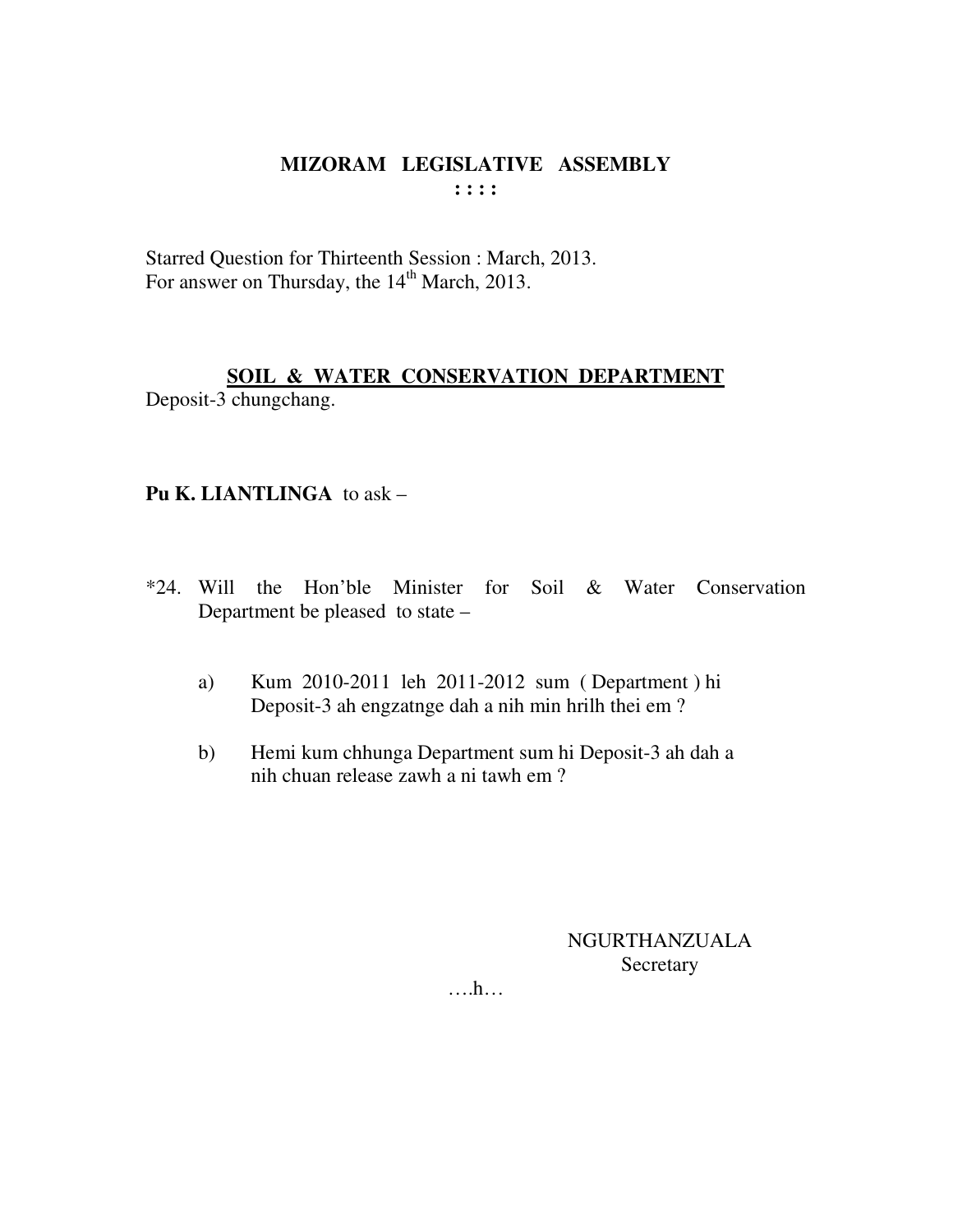$: : :$ 

Starred Question for Thirteenth Session: March, 2013 For answer on Thursday, the 14<sup>th</sup> March, 2013.

### **SPORTS & YOUTH SERVICES DEPARTMENT**

Qualified Sports Medicine chungchang

#### Pu K. LIANTLINGA to ask -

- \*25. Will the Hon'ble Minister for Sports & Youth Services Department be pleased to state -
	- (a) Mizoram-ah hian Sports Doctor (Qualified Sports Medicines) train chhuah tawh mi engzatnge kan neih ?
	- (b) Mizoram Sports & Youth Services Department hian Sports Doctor lak tumna a nei em?

**NGURTHANZUALA** Secretary

\*\*\* $V$ \*\*\*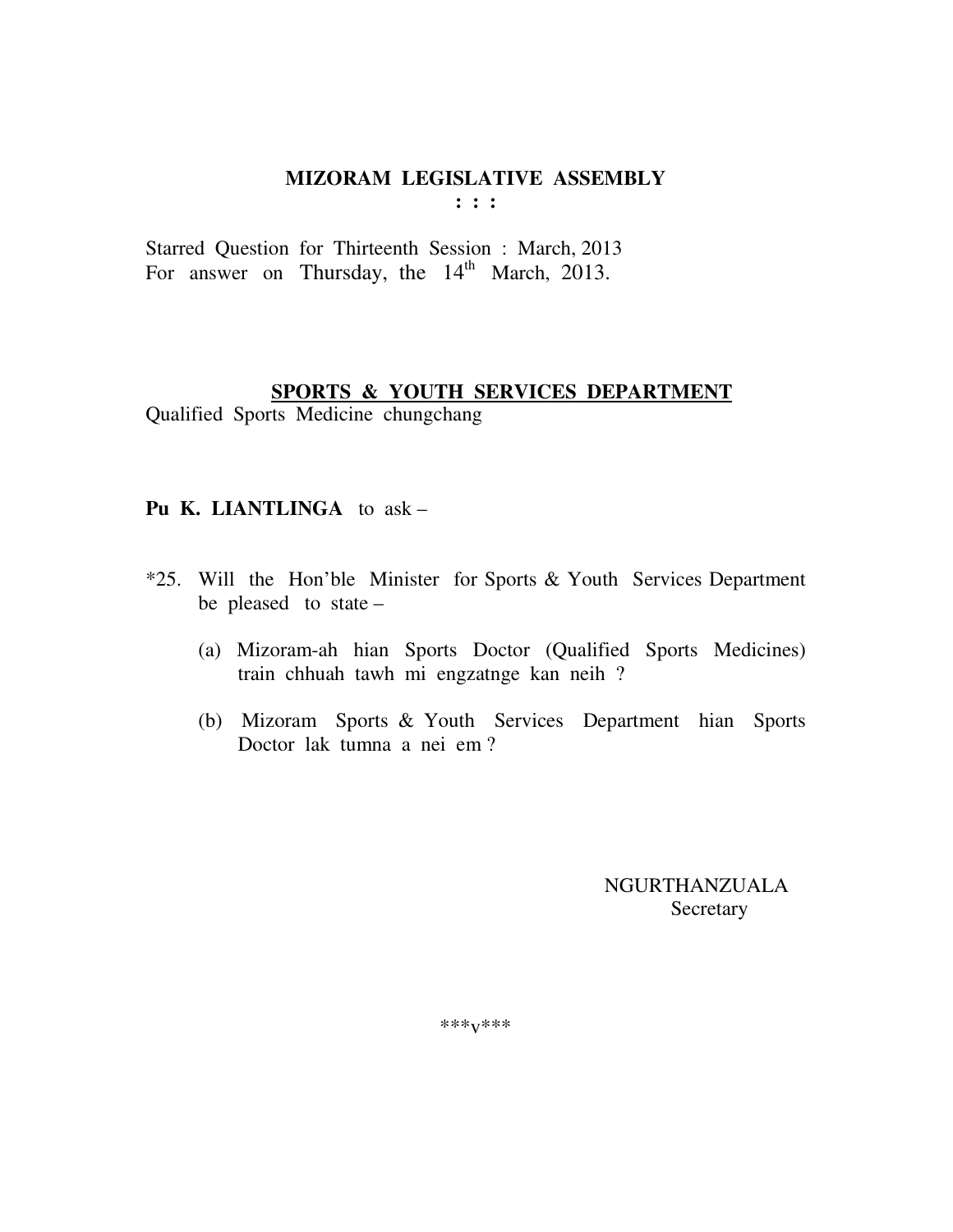$: : :$ 

Starred Question for Thirteenth Session : March, 2013 For answer on Thursday, the  $14<sup>th</sup>$  March, 2013.

# SPORTS & YOUTH SERVICES DEPARTMENT

Phul lem chungchang

### Pu K. LALRINTHANGA to ask -

\*26. Will the Hon'ble Minister for Sports & Youth Services Department be pleased to state -

Mizoramah phul lem engzatnge phah a nih tawh ?

**NGURTHANZUALA** Secretary

\*\*\* $V$ \*\*\*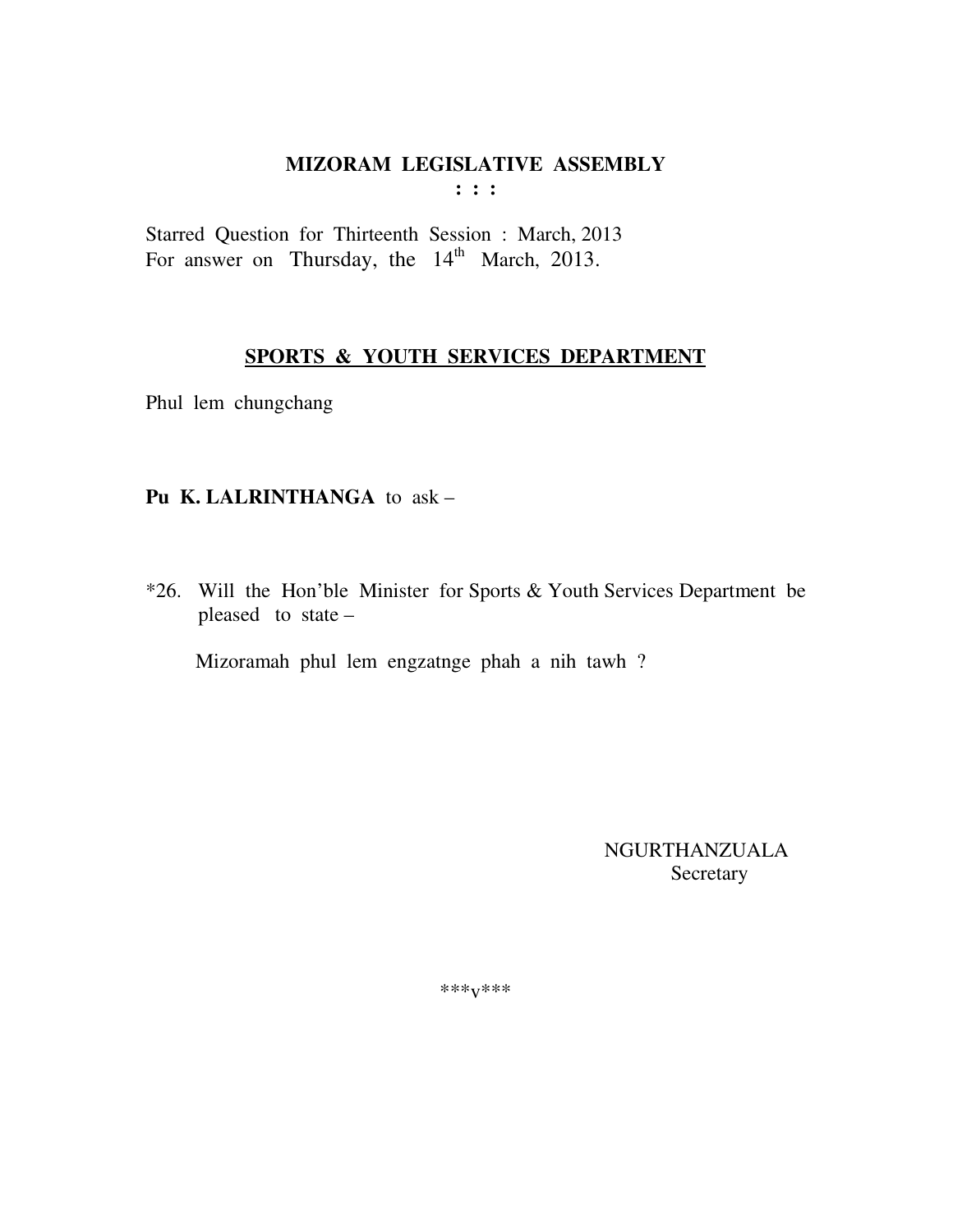Starred Question for Thirteenth Session : March, 2013. For answer on Thursday, the 14<sup>th</sup> March, 2013.

## **PUBLIC WORKS DEPARTMENT**

Tongkalong – Longmasu PMGSY hna chungchang.

#### **Pu P.P. THAWLA** to ask -

- \*27. Will the Hon'ble Minister for Public Works Department be pleased to state -
	- (a) Tongkalong to Longmasu PMGSY hna hi engtika thawh tur nge?
	- (b) He PMGSY kawng hi kilometres engzatnge a nih?
	- (c) Cheng engzatnge ruahman a nih a, group engzatah nge then a nih?

NGURTHANZUALA Secretary.

…Md…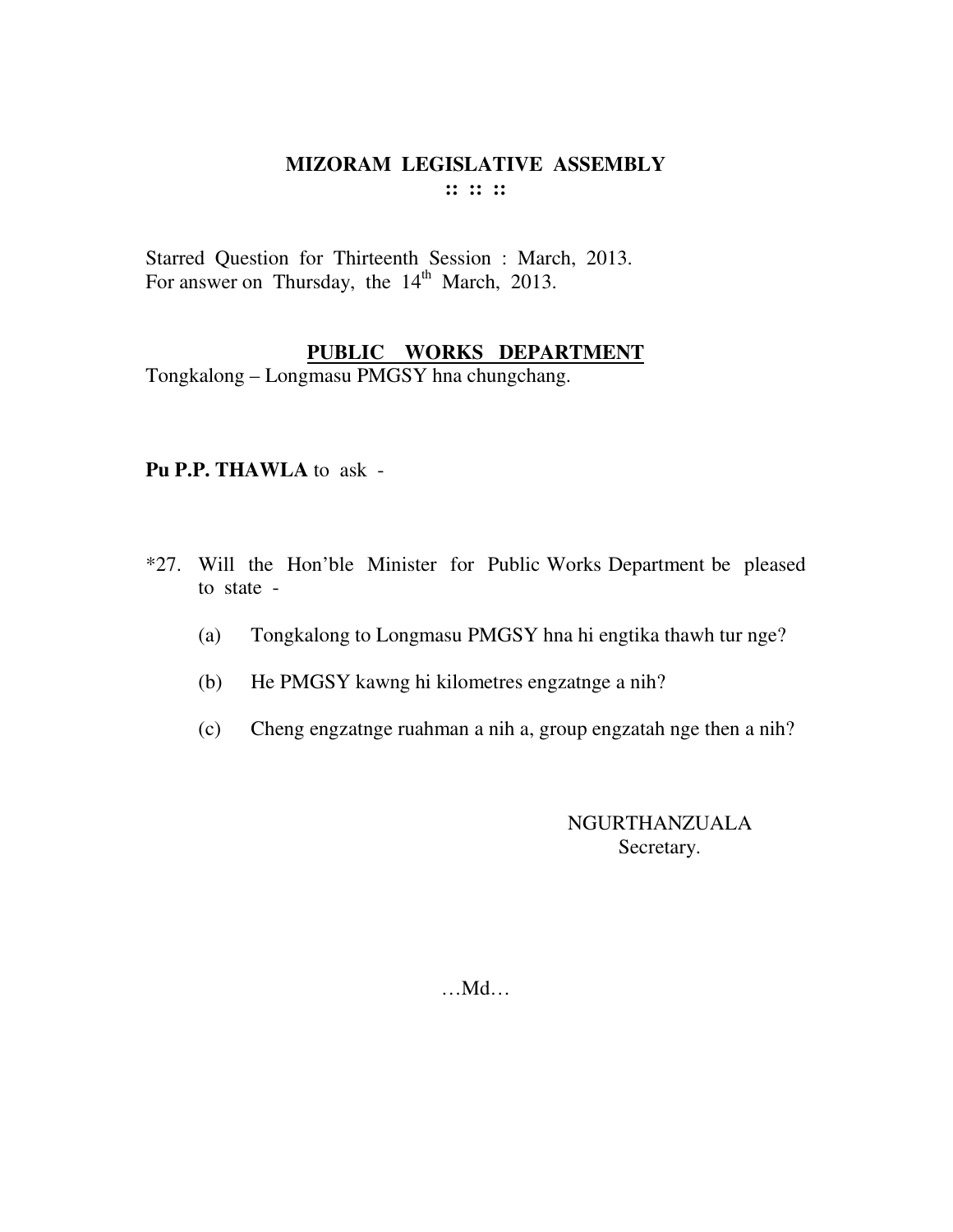**: : : :** 

Starred Question for Thirteenth Session : March, 2013. For answer on Thursday, the 14<sup>th</sup> March, 2013.

### **PUBLIC WORKS DEPARTMENT**

PMGSY sum chungchang

#### **Pu T.T.ZOTHANSANGA** to ask –

- \*28. Will the Hon'ble Minister for Public Works Department be pleased to state
	- a) PMGSY sum, Original Estimate Central in a pawm hi tihdanglam leh theih a ni em ?
	- b) Tihdanglam leh a awm em?
	- c) Awm ta se khawi hmunah te nge?
	- d) Khawi level atangin nge tihdanglam a nih?

NGURTHANZUALA **Secretary** 

...z…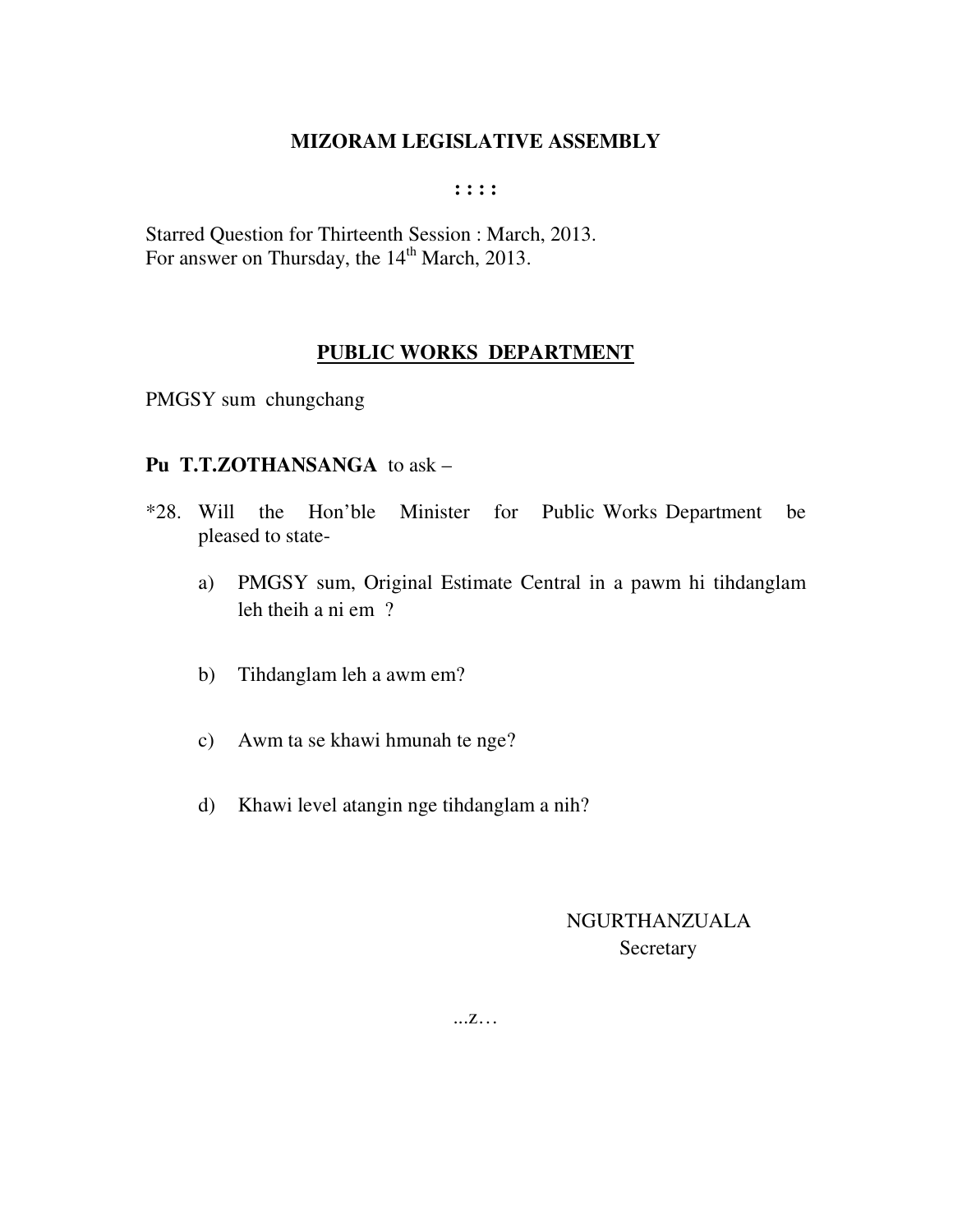Starred Question for Thirteenth Session : March, 2013. For answer on Thursday, the 14<sup>th</sup> March, 2013.

### **PUBLIC WORKS DEPARTMENT**

PMGSY kalkawng hmingthlak chungchang

### **Pu T.T.ZOTHANSANGA** to ask –

\*29. Will the Hon'ble Minister for Public Works Department be pleased to state –

PMGSY kalkawng hming hi thlak/tihdanglam theih a ni em ?

NGURTHANZUALA Secretary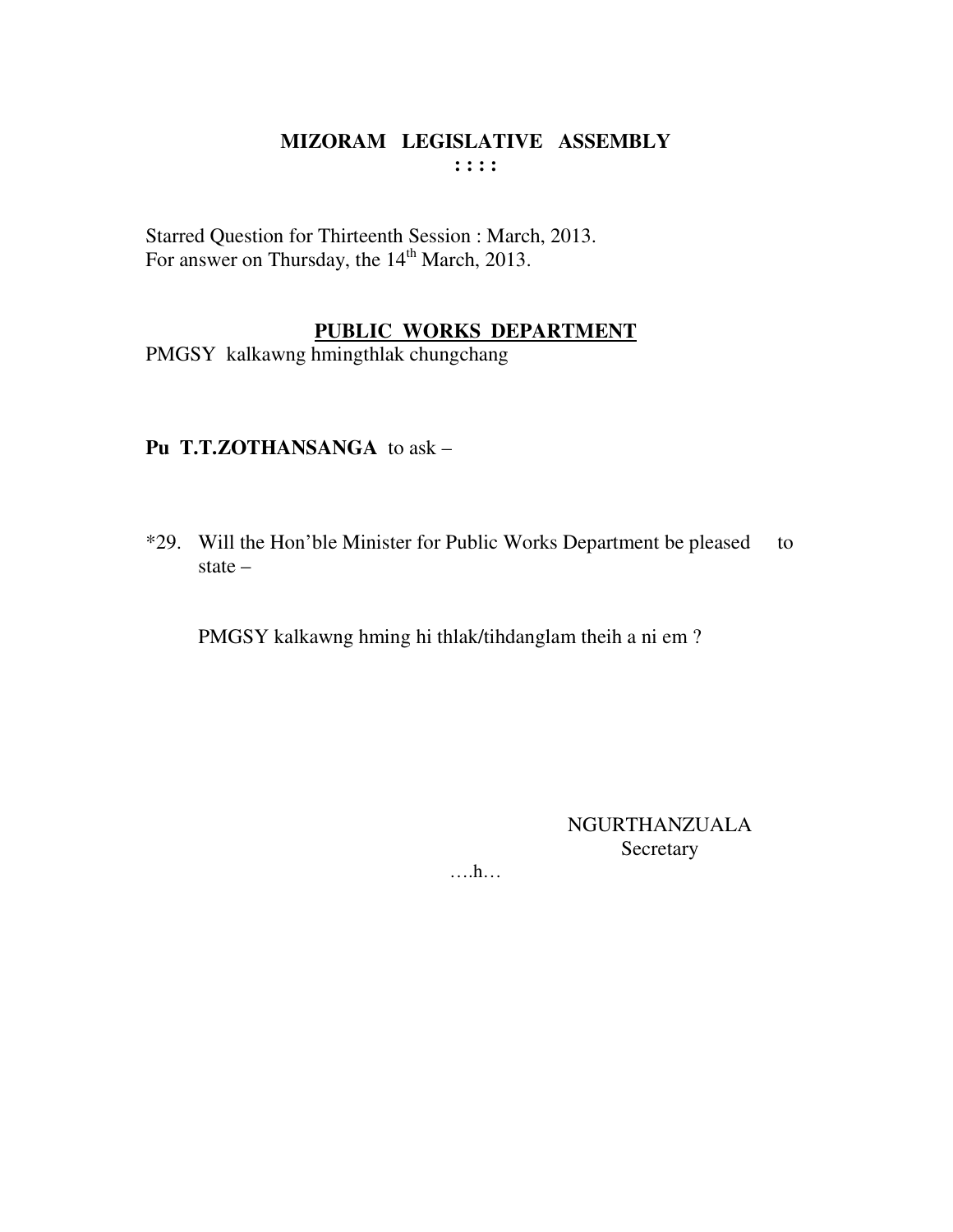Starred Question for Thirteenth Session : March, 2013. For answer on Thursday, the 14<sup>th</sup> March, 2013.

### **PUBLIC WORKS DEPARTMENT**

Chhangurkawn leh Chawlhhmun inkar kawng chungchang

### **Pu LALDUHOMA** to ask –

- \*30. Will the Hon'ble Minister for Public Works Department be pleased to state –
	- a) Chhangurkawn leh Chawlhhmun inkar kawng widening atan sum ruahman a awm em ? Engzatnge ?
	- b) Engtikahnge hna thawh a nih ang ?

### NGURTHANZUALA Secretary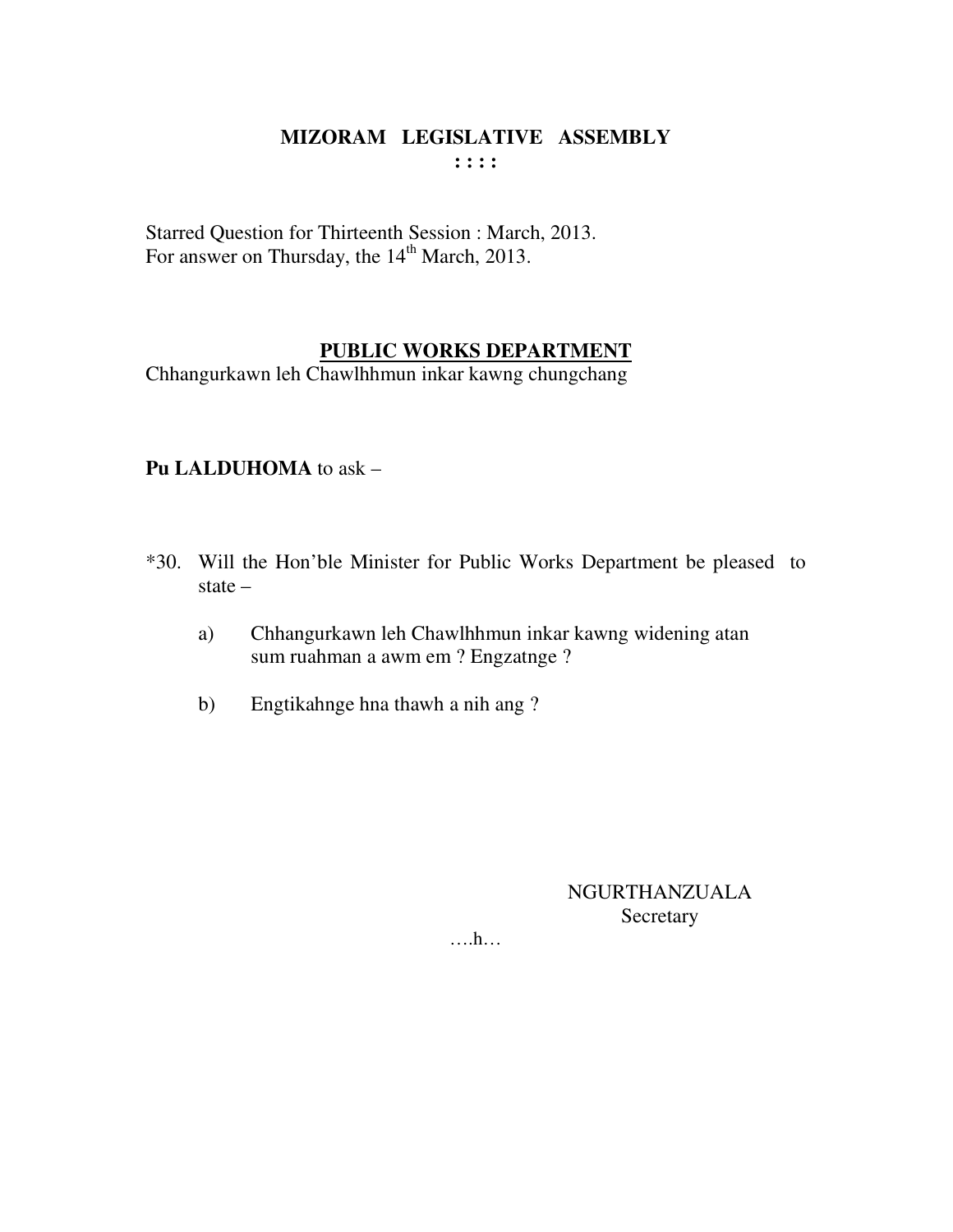Starred Question for Thirteenth Session : March, 2013. For answer on Thursday, the 14<sup>th</sup> March, 2013.

### **PUBLIC WORKS DEPARTMENT**

Serkhan-Bagha road chungchang.

### Pu HMINGDAILOVA KHIANGTE to ask -

- \*31. Will the Hon'ble Minister for Public Works Department be pleased to state  $-$ 
	- Serkhan-Bagha road laih lai estimate ah hian Compensation a) atan sum dah a awm em ?
	- Serkhan-Bagha road laih lai hi engvanga chhunzawm loh  $b)$ nge a nih tih a hriat theih em?

**NGURTHANZUALA** Secretary

 $\dots$ ...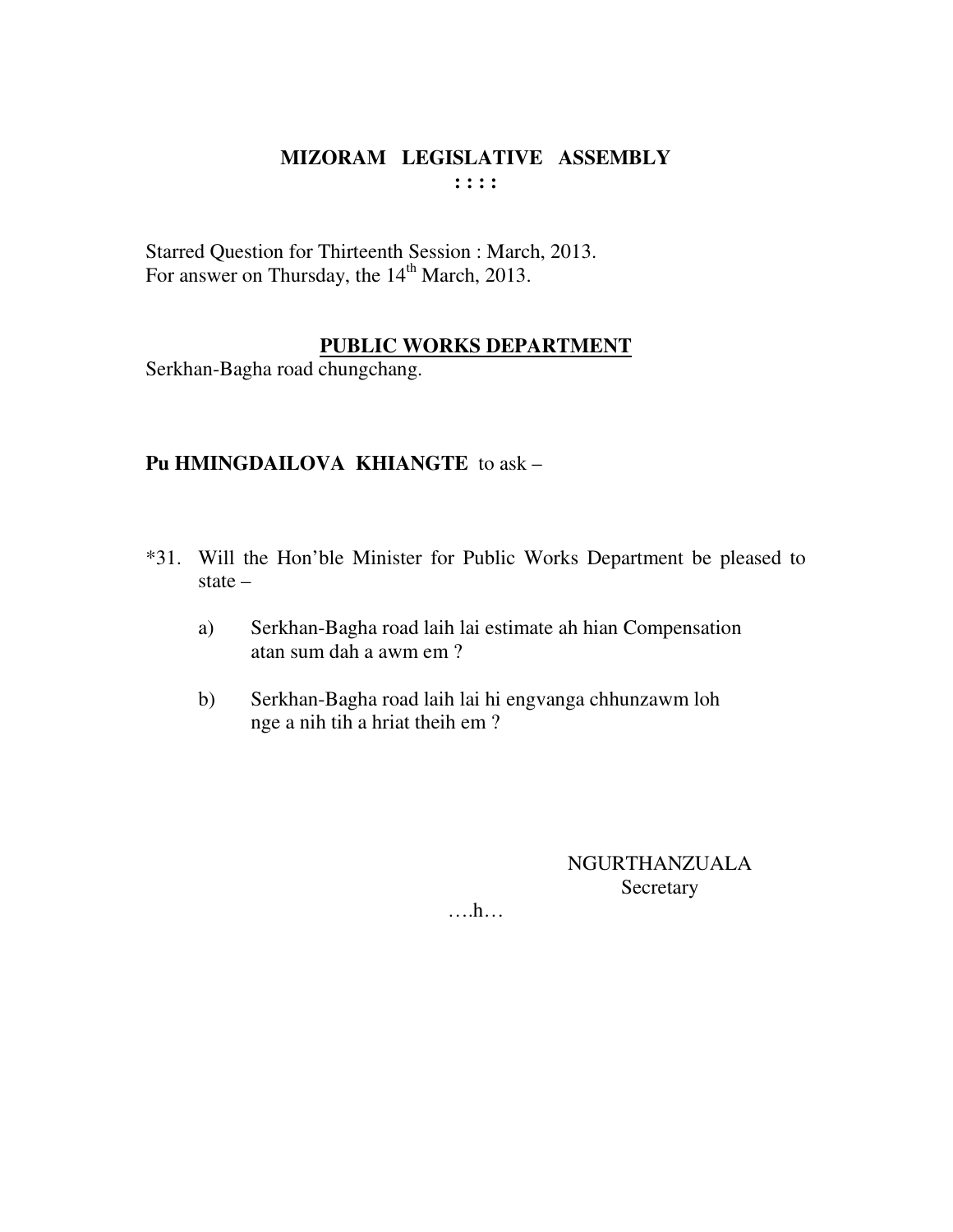Starred Question for Thirteenth Session : March, 2013 For answer on Thursday, the  $14<sup>th</sup>$  March, 2013.

### **PLANNING & PROGRAMME IMPLEMENTATION DEPARTMENT**

Minnesota University atanga Professor lo zinte chungchang

### **Pu LALDUHOMA** to ask –

\*32. Will the Hon'ble Minister for Planning & Programme Implementation Department be pleased to state –

 Minnesota University atanga Professor rual lo zinte kha engti tura lokal nge an nih ?

> NGURTHANZUALA Secretary.

\*\*\*v\*\*\*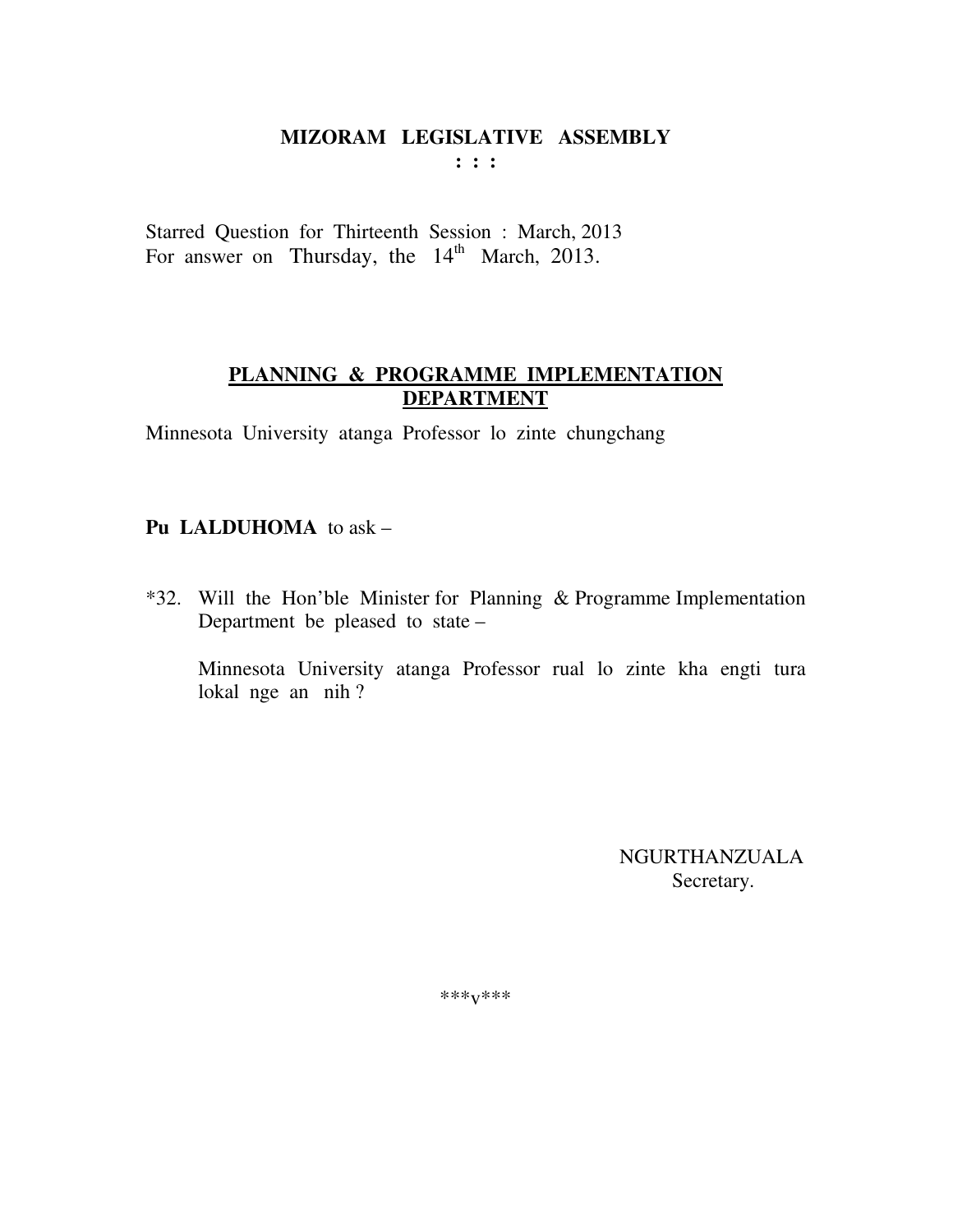$\mathbf{1}$  :  $\mathbf{1}$ 

Starred Question for Thirteenth Session : March, 2013 For answer on Thursday, the 14<sup>th</sup> March, 2013.

### **SPORTS & YOUTH SERVICES DEPARTMENT**

Chawlhhmun Basketball Court chungchang

### Pu LALDUHOMA to ask -

\*33. Will the Hon'ble Minister for Sports & Youth Services Department be pleased to state -

Chawlhhmun Basketball Court tan Pavillion siam sak tumna a awm  $em$ ?

> **NGURTHANZUALA** Secretary

\*\*\* $V$ \*\*\*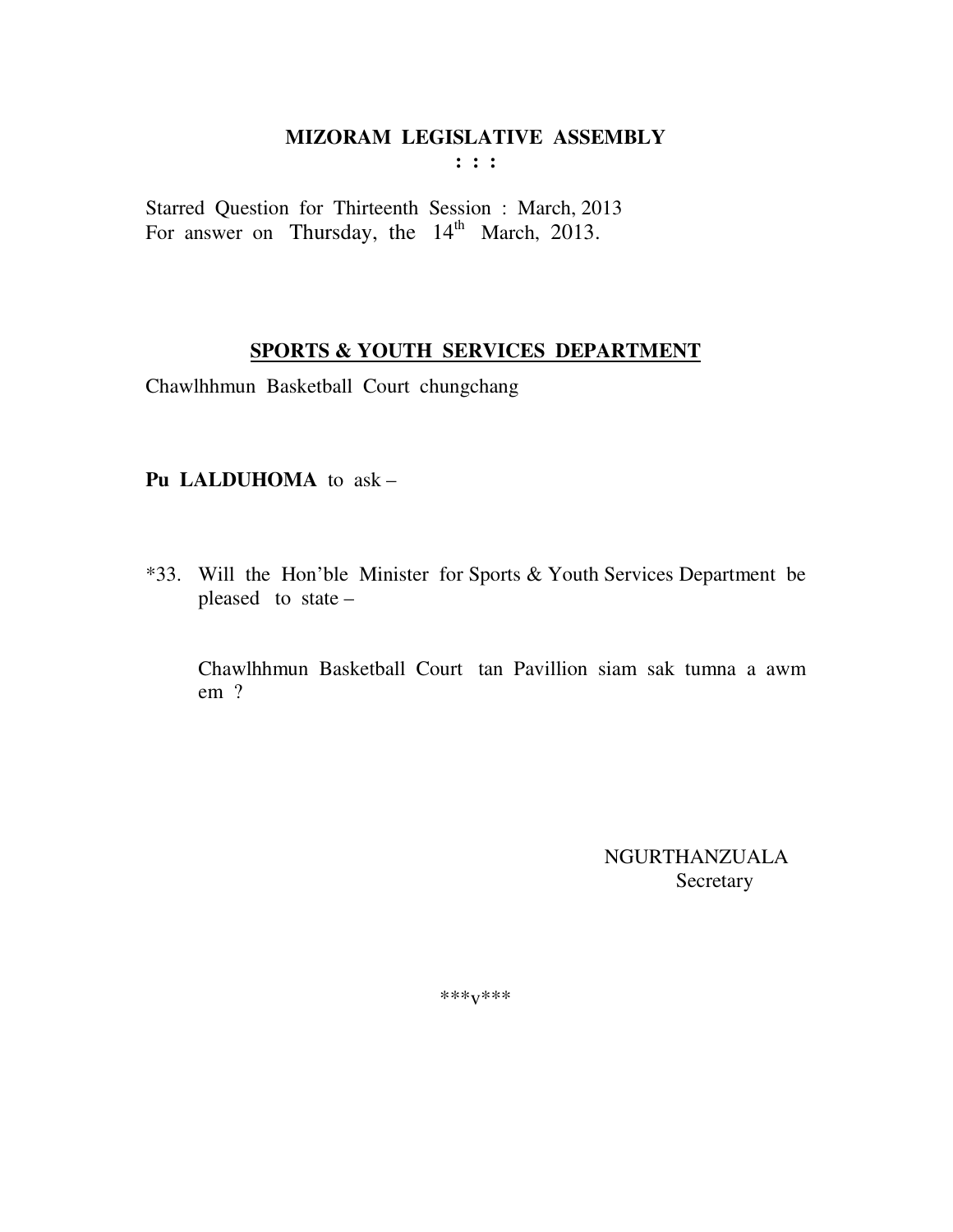Starred Question for Thirteenth Session : March, 2013. For answer on Thursday, the 14<sup>th</sup> March, 2013.

### **RURAL DEVELOPMENT DEPARTMENT**

BADP sum chungchang

### **Pu P.P. THAWLA** to ask –

- \*34. Will the Hon'ble Minister for Rural Development Department be pleased to state –
	- a) Kum 2012-2013 chhung hian Mizoram Sorkarin BADP tan pawisa engzatnge a dawn ?
	- b) Block engzatah nge sem a nih ?
	- c) BADP pawisa block tinah engzat theuhin nge sem a nih ?

### NGURTHANZUALA **Secretary**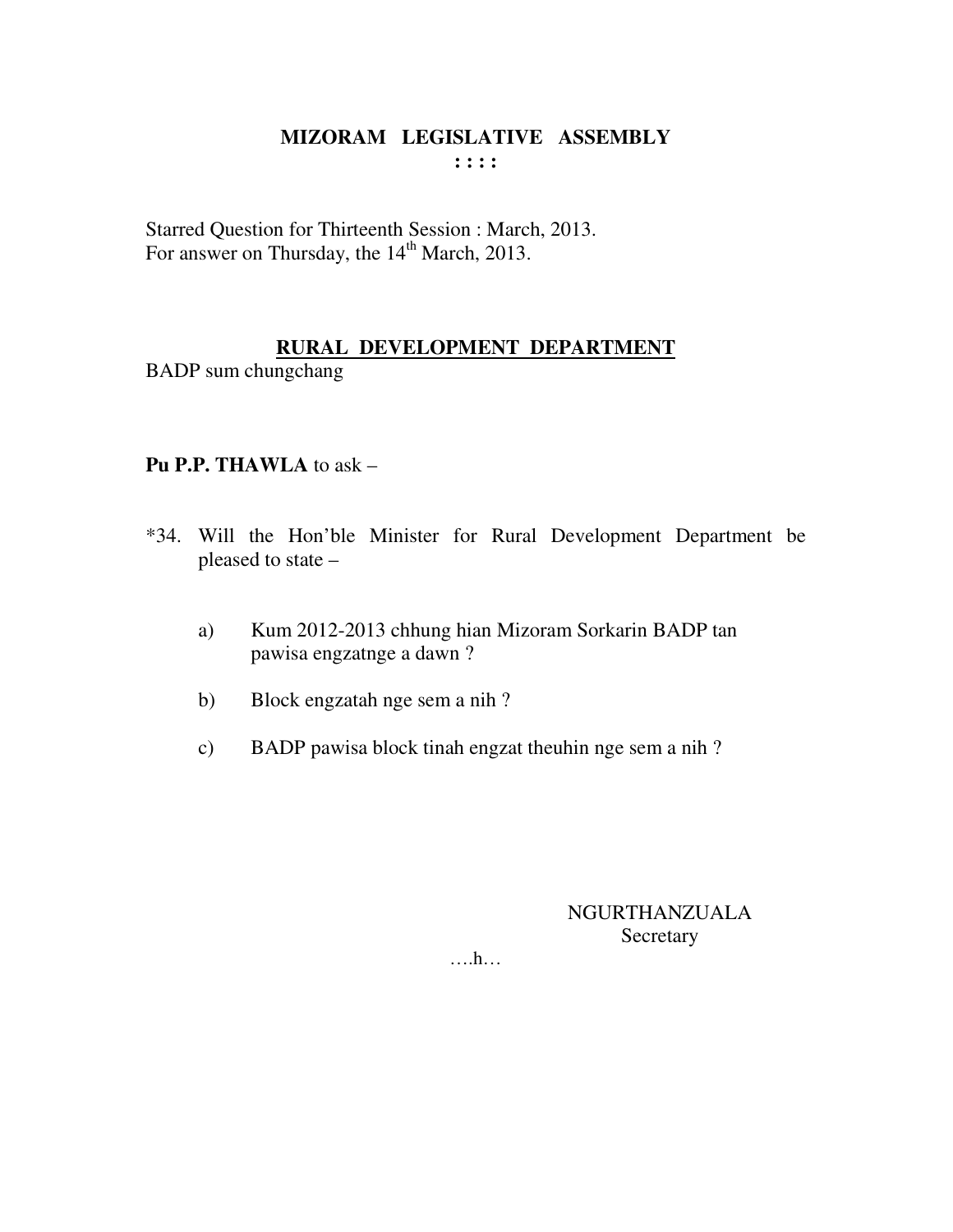**: : : :** 

Starred Question for Thirteenth Session : March, 2013. For answer on Thursday, the  $14<sup>th</sup>$  March, 2013.

#### **PUBLIC WORKS DEPARTMENT**

N. Chaltlang – Tuirial Airfield Bamboo Link road chungchang

#### **Pu HMINGDAILOVA KHIANGTE** to ask –

- \*35. Will the Hon'ble Minister for Public Works Department be pleased to state –
	- (a) N. Chaltlang Tuirial Airfield Bamboo Link road hi eng vanga zo thei lo nge?
	- (b) Km engzatnge la laih zawh loh?
	- (c) Mahni chanlai lai zo lo contractor hmingte a hriat theih em?
	- (d) Lai zo turin instruction fel tak a awm em?

 NGURTHANZUALA **Secretary** 

...st…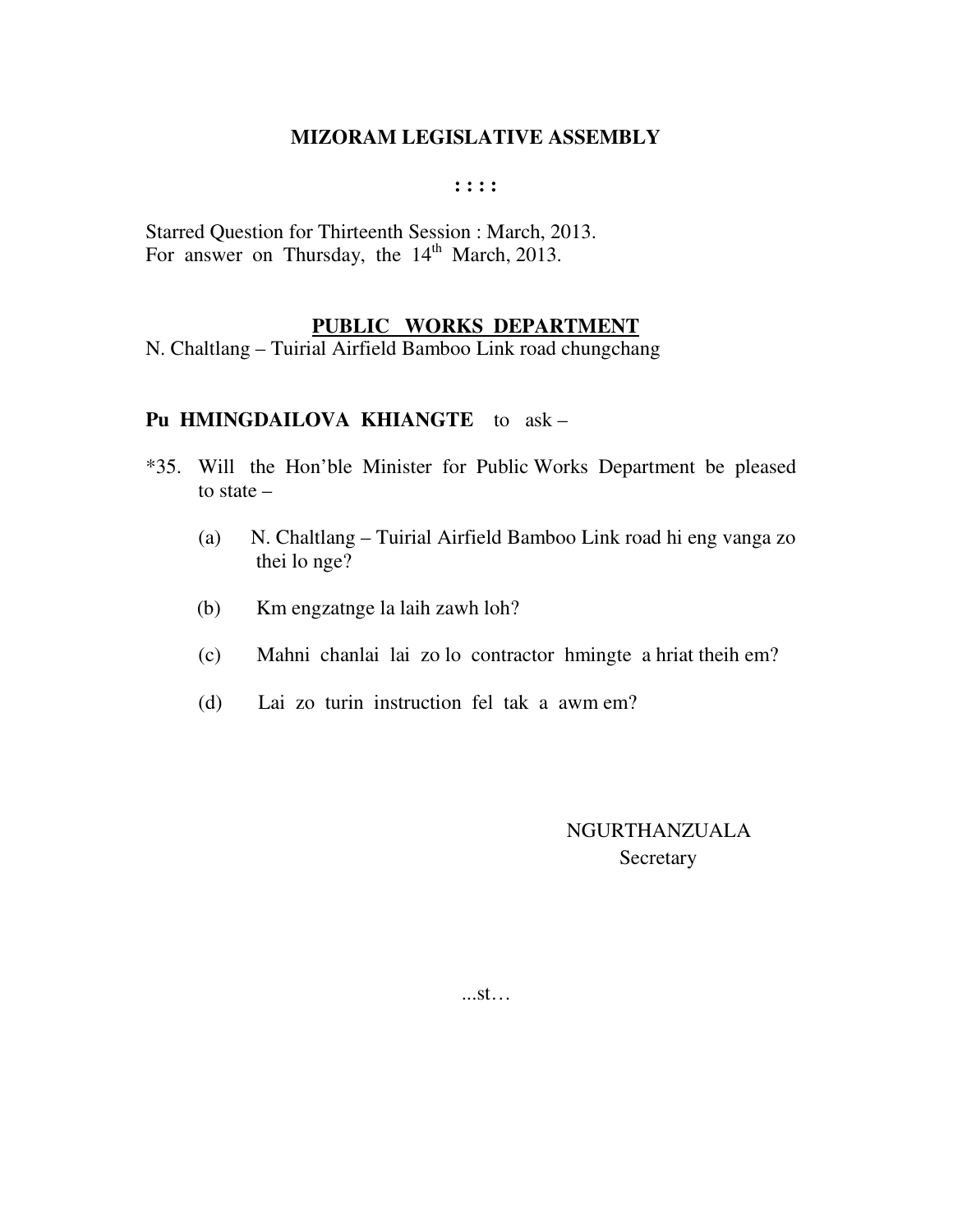**: : : :** 

Starred Question for Thirteenth Session : March, 2013. For answer on Thursday, the 14<sup>th</sup> March, 2013.

#### **PUBLIC WORKS DEPARTMENT**

Muthi leh Airfield khaw kawng chungchang

#### **Pu R.LALRINAWMA** to ask –

- \*36. Will the Hon'ble Minister for Public Works Department be pleased to state
	- a) Tun sawrkar in Muthi kawng tha taka a laih zawh tawh hi Black Top tura hma lak a ni em?
	- b) Aizawl Lunglei Road National Highway atanga Airfield panna khaw chhung kawng khu Black Top tum a ni em?

NGURTHANZUALA **Secretary** 

...z…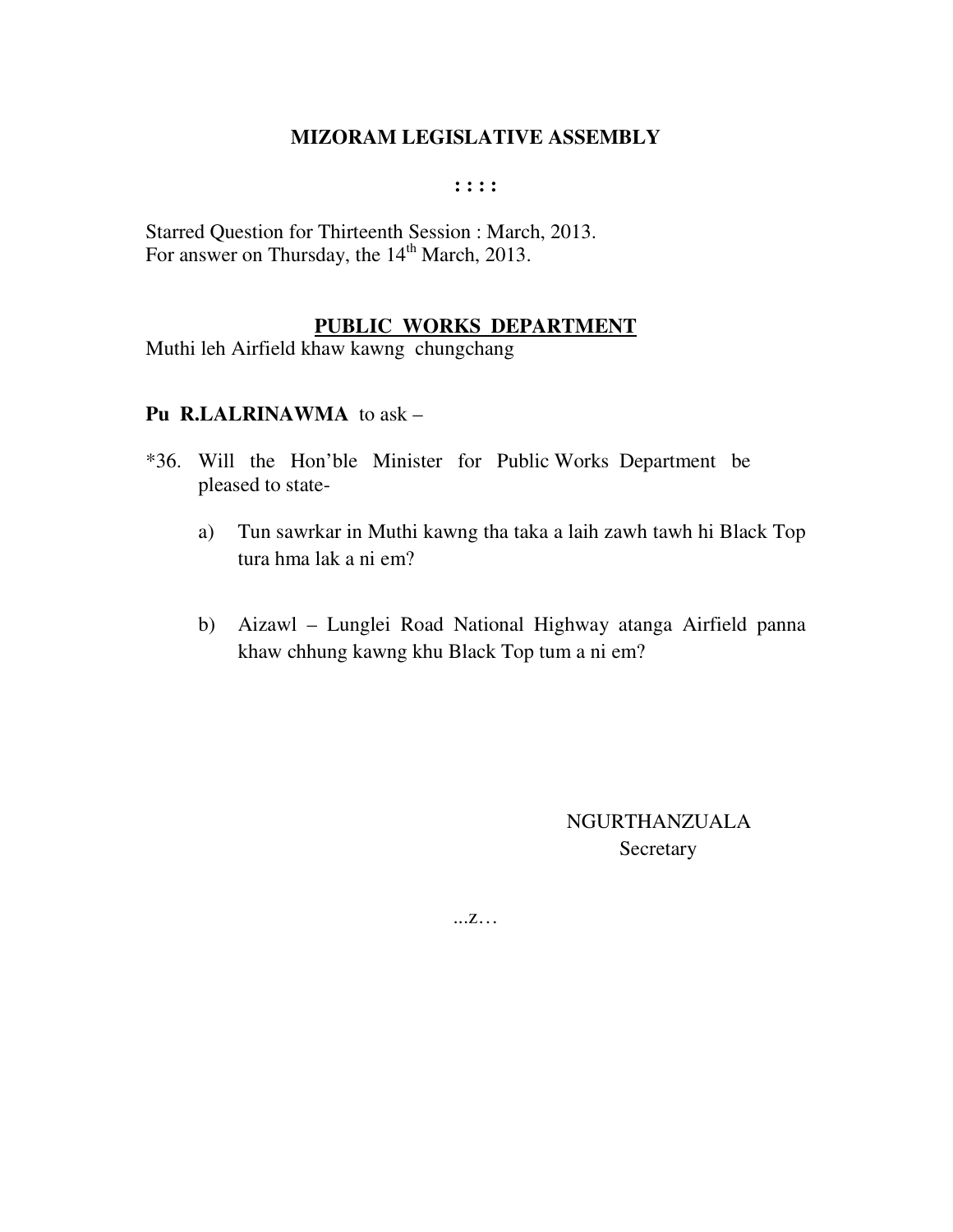Starred Question for Thirteenth Session : March, 2013. For answer on Thursday, the  $14<sup>th</sup>$  March, 2013.

#### **PUBLIC WORKS DEPARTMENT**

Kawnpui-Hortoki road leh Mualkhang kawng chungchang.

### **Pu HMINGDAILOVA KHIANGTE** to ask –

- \*37. Will the Hon'ble Minister for Public Works Department be pleased to state –
	- a) Kawnpui-Hortoki road leh Mualkhang kawngte hi Mizoram Budget 2012-2013 atanga laih tum em ni ?
	- b) Nilo ta se, eng sum atanga laih tum nge ?
	- c) He kawng pahnih laih hun tur hi a hriat theih em ?

NGURTHANZUALA **Secretary**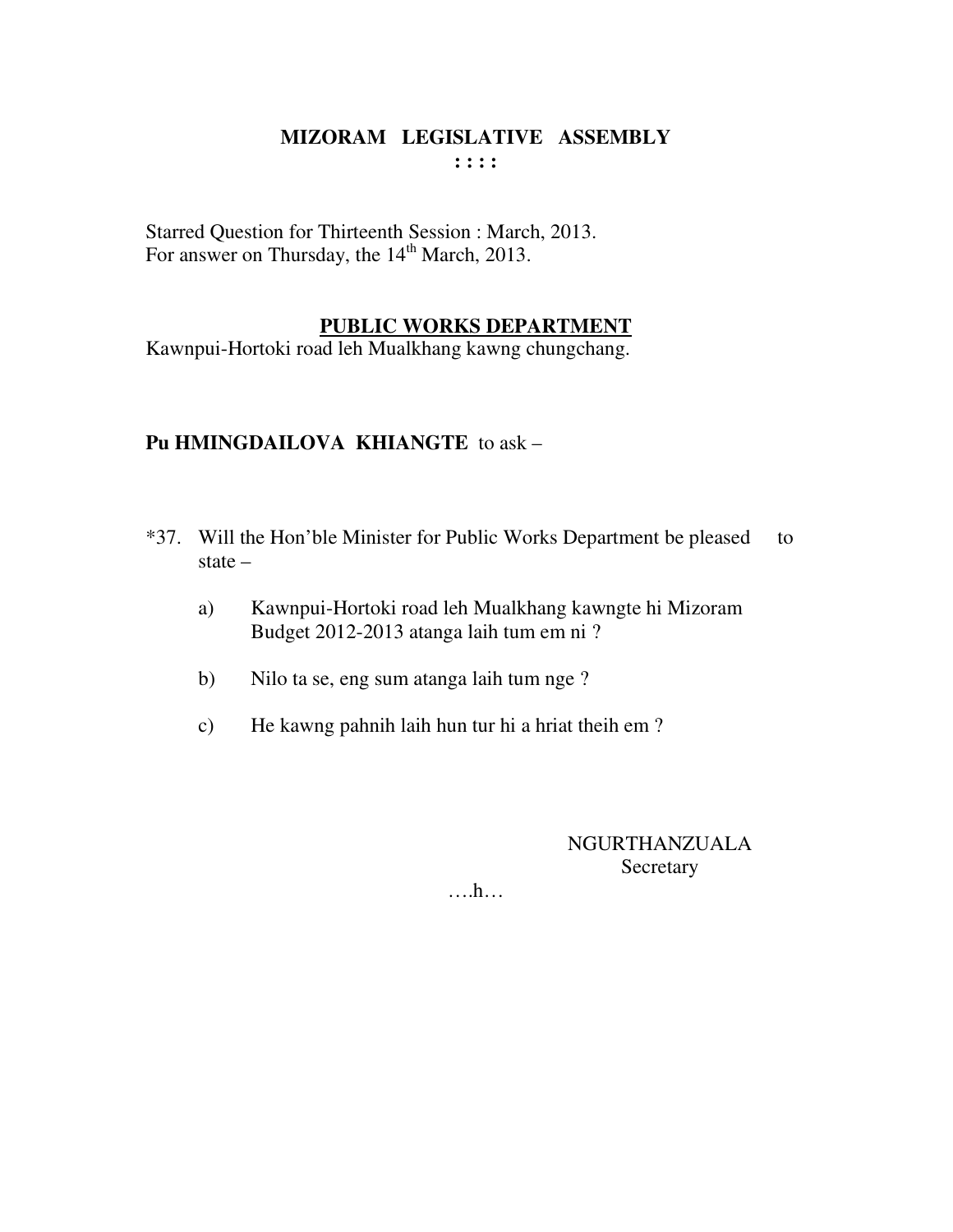Starred Question for Thirteenth Session : March, 2013. For answer on Thursday, the 14<sup>th</sup> March 2013.

### **PUBLIC WORKS DEPARTMENT**

Tuivawl A/C huam chhunga PWD hmalakna chungchang

#### **Pu R.L.PIANMAWIA** to ask –

- \*38. Will the Hon'ble Minister for Public Works Department be pleased to state –
	- a)  $7<sup>th</sup>$  Tuivawl huam chhungah PWD Division hawng turin hmalak dan a awm em?
	- b) Mizoram leh Manipur inkalpawhna kawngpui hi cheithat tumna a awm em?
	- c) Tuivai lei chhe tawh kha a thara dawh leh tum a ni em ?

# NGURTHANZUALA Secretary

...z…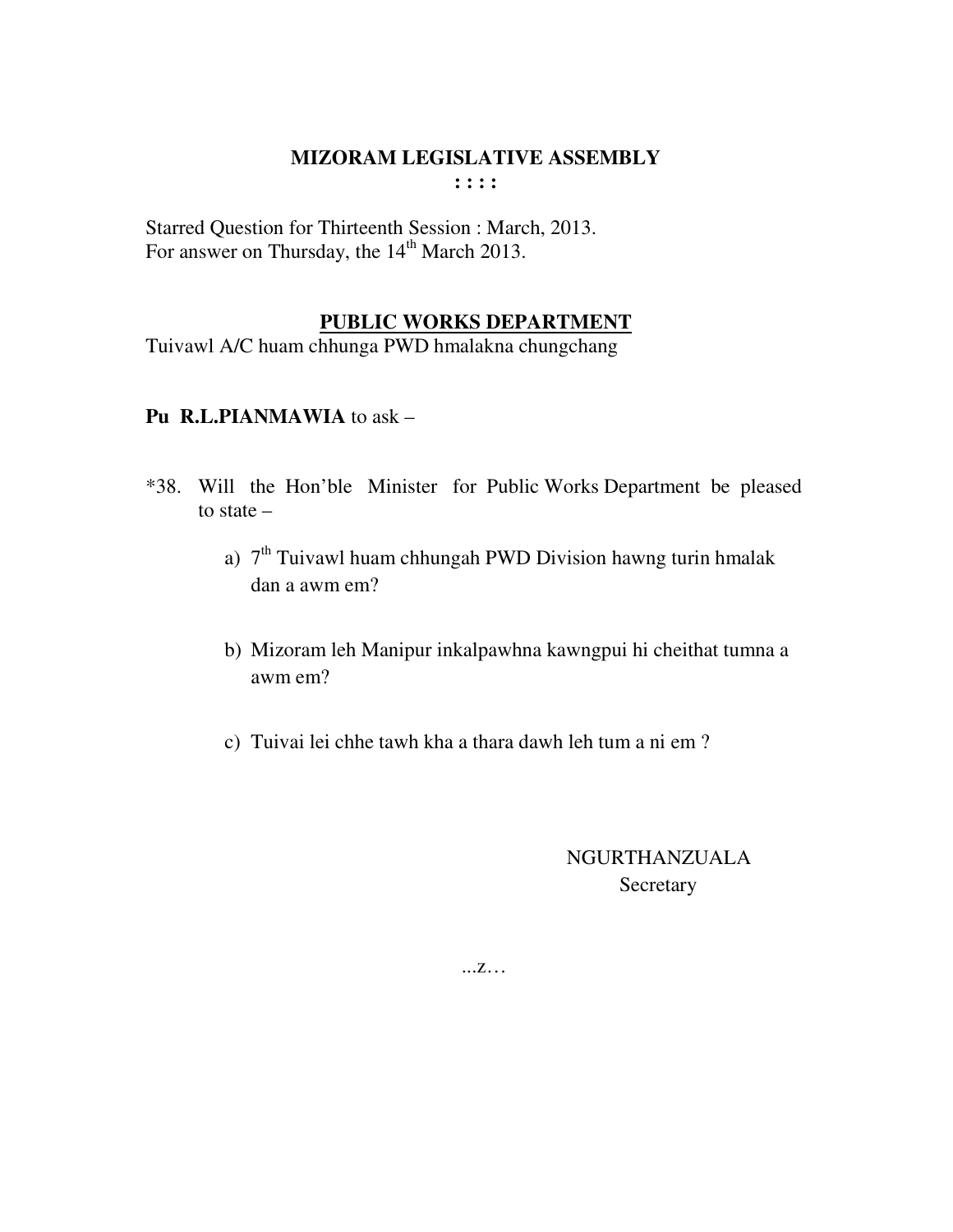**: : :** 

Starred Question for Thirteenth Session : March, 2013 For answer on Thursday, the  $14<sup>th</sup>$  March, 2013.

#### **PUBLIC WORKS DEPARTMENT**

Lunglei – Lawngtlai kawng chungchang

#### **Pu P.P. THAWLA** to ask –

- \*39. Will the Hon'ble Minister for Public Works Department be pleased to state –
	- (a) Lunglei Hrangchalkawn atanga Lawngtlai thleng National Highway-54 ni tura hmalakna kha a la kal zel em ?
	- (b) Hmalak chhunzawm ni ta se tunhnaiah black topping siam tum a ni em ?
	- (c) Hmalak chhunzawm loh ni ta se engnge a chhan ?

 NGURTHANZUALA Secretary

\*\*\*v\*\*\*